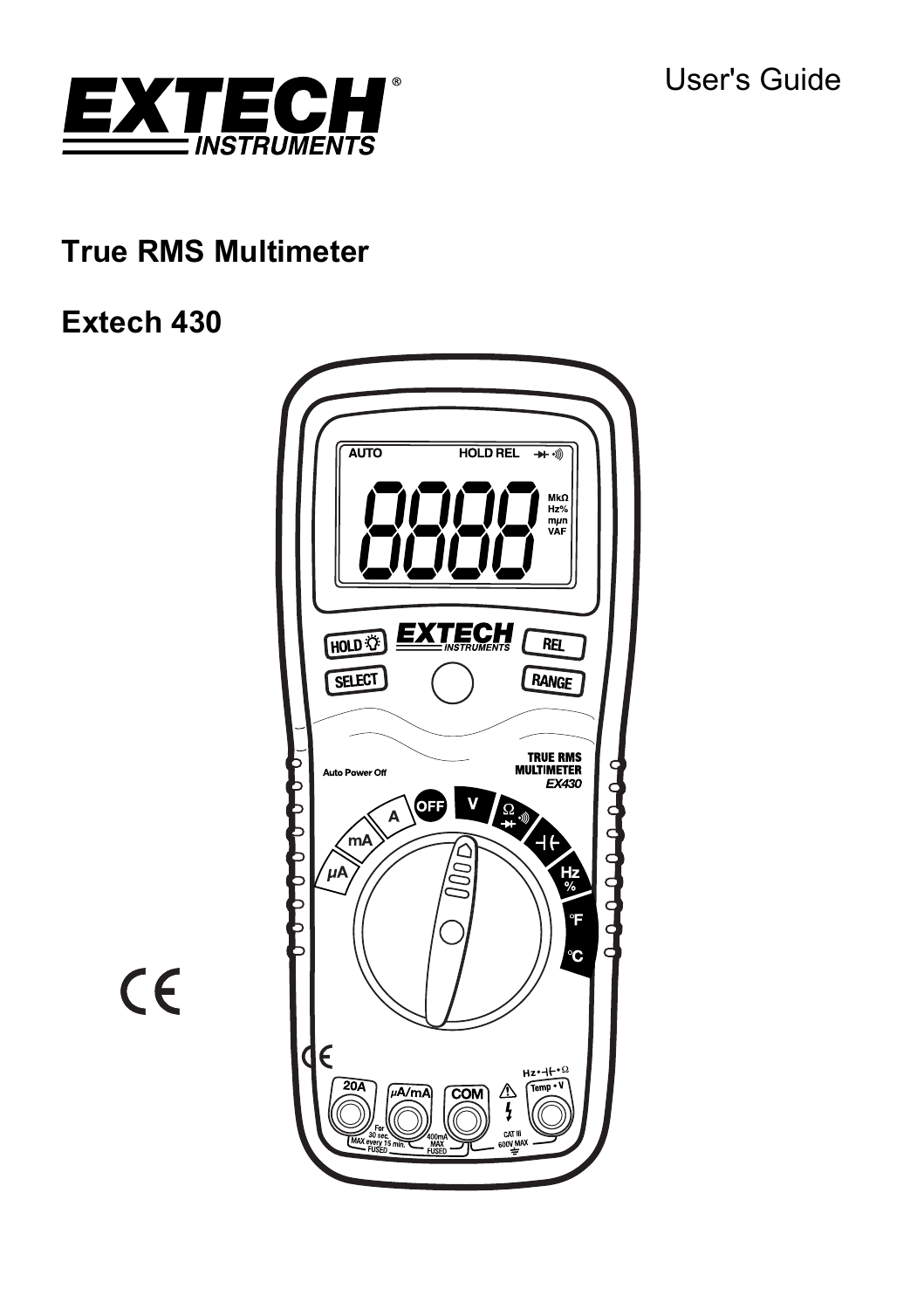# *Introduction*

Congratulations on your purchase of the Extech 430 (part number EX430) True RMS Autoranging Multimeter. This meter measures AC/DC Voltage, AC/DC Current, Resistance, Capacitance, Frequency, Duty Cycle, Diode Test, and Continuity plus Thermocouple Temperature. Proper use and care of this meter will provide many years of reliable service.

# *Safety*

# **International Safety Symbols**



This symbol, adjacent to another symbol or terminal, indicates the user must refer to the manual for further information.



This symbol, adjacent to a terminal, indicates that, under normal use, hazardous voltages may be present

Double insulation



This **WARNING** symbol indicates a potentially hazardous situation, which if not avoided, could result in death or serious injury.

**CAUTION** 



This **CAUTION** symbol indicates a potentially hazardous situation, which if not avoided, may result damage to the product.

This symbol advises the user that the terminal(s) so marked must not be connected to a circuit point at which the voltage with respect to earth ground exceeds (in this case) 600 VAC or VDC.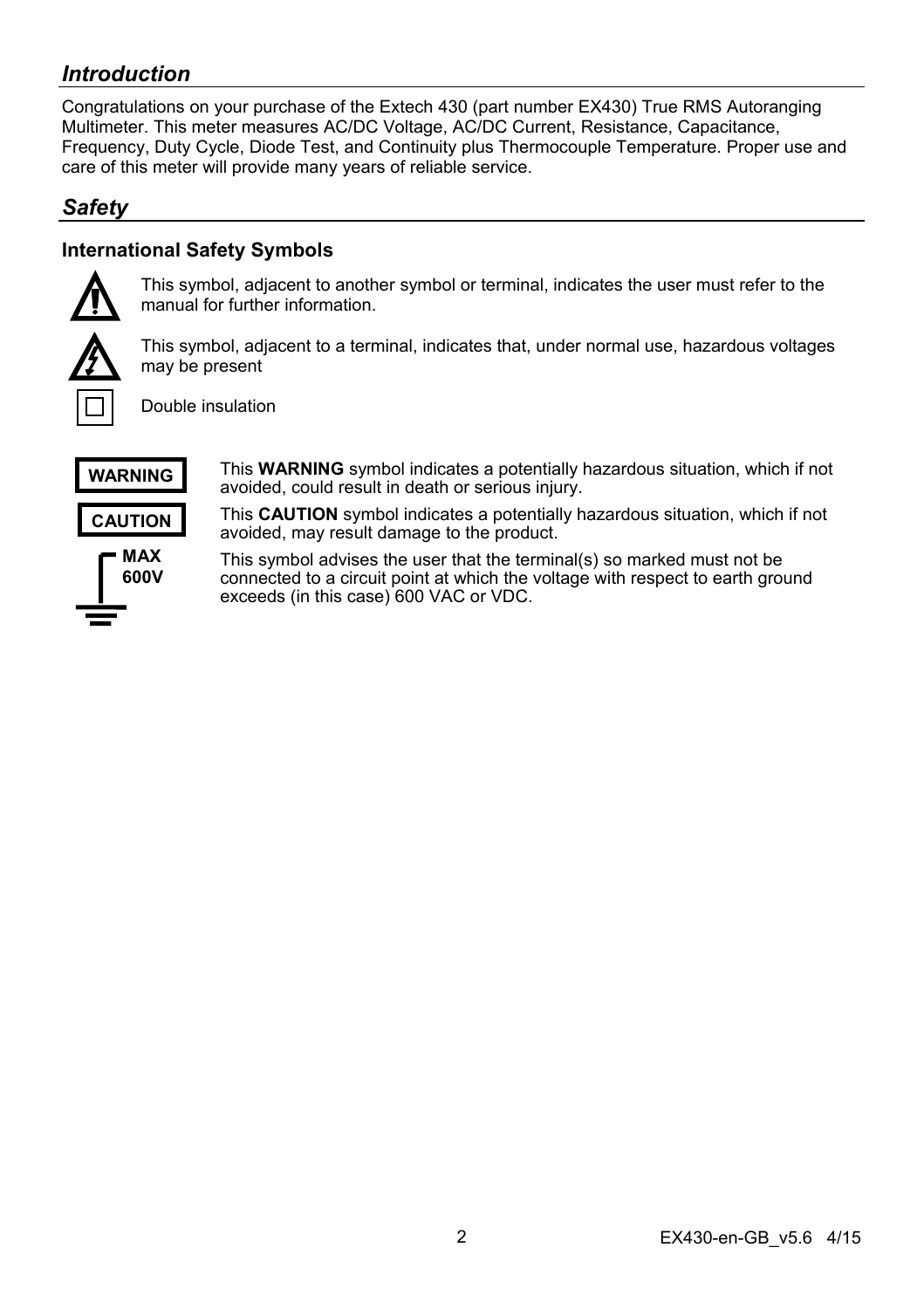# **CAUTIONS**

- Improper use of this meter can cause damage, shock, injury or death. Read and understand this user manual before operating the meter.
- Always remove the test leads before replacing the battery or fuses.
- Inspect the condition of the test leads and the meter itself for any damage before operating the meter. Repair or replace any damage before use.
- Use great care when making measurements if the voltages are greater than 25VAC rms or 35VDC. These voltages are considered a shock hazard.
- Always discharge capacitors and remove power from the device under test before performing Diode, Resistance or Continuity tests.
- Voltage checks on electrical outlets can be difficult and misleading because of the uncertainty of connection to the recessed electrical contacts. Other means should be used to ensure that the terminals are not "live".
- If the equipment is used in a manner not specified by the manufacturer, the protection provided by the equipment may be impaired.
- This device is not a toy and must not reach children's hands. It contains hazardous objects as well as small parts that the children could swallow. In case a child swallows any of them, please contact a physician immediately
- Do not leave batteries and packing material lying around unattended; they can be dangerous for children if they use them as toys
- In case the device is going to be unused for an extended period of time, remove the batteries to prevent them from training
- Expired or damaged batteries can cause cauterization on contact with the skin. Always, therefore, use suitable hand gloves in such cases
- See that the batteries are not short-circuited. Do not throw batteries into the fire.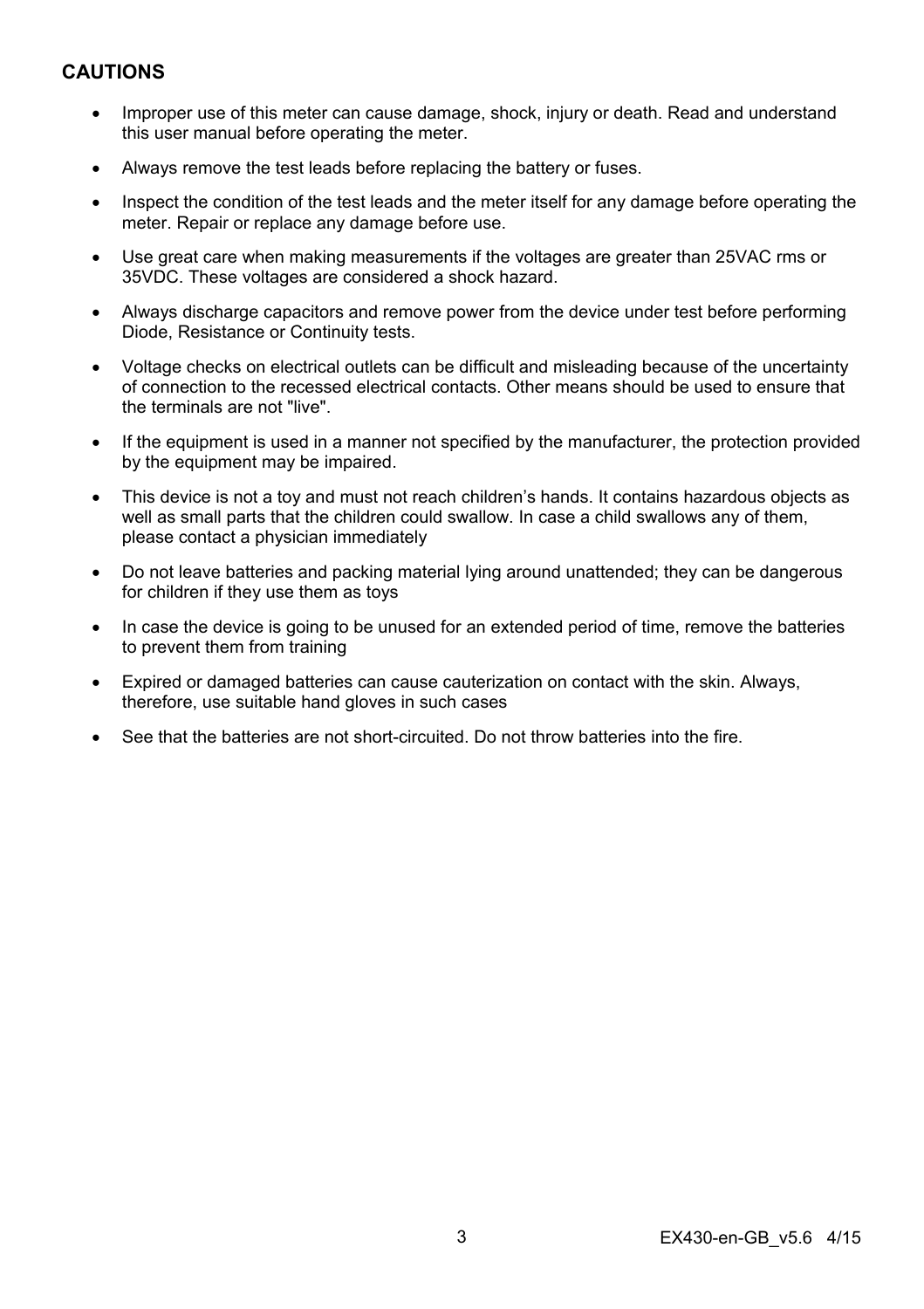## **OVERVOLTAGE CATEGORY III**

This meter meets the IEC 610-1-2001 standard for OVERVOLTAGE CATEGORY III. Cat III meters are protected against overvoltage transients in fixed installation at the distribution level. Examples include switches in the fixed installation and some equipment for industrial use with permanent connection to the fixed installation.

#### **SAFETY INSTRUCTIONS**

This meter has been designed for safe use, but must be operated with caution. The rules listed below must be carefully followed for safe operation.

1. **NEVER** apply voltage or current to the meter that exceeds the specified maximum:

| <b>Input Protection Limits</b>      |                                                   |  |  |
|-------------------------------------|---------------------------------------------------|--|--|
| <b>Function</b>                     | Maximum Input                                     |  |  |
| V DC or V AC                        | 1000V DC/750V AC, 200Vrms on 400mV range          |  |  |
| mAAC/DC                             | 500mA 250V fast acting fuse                       |  |  |
| A AC/DC                             | 20A 250V fast acting fuse(30 seconds max every 15 |  |  |
|                                     | minutes)                                          |  |  |
| Frequency, Resistance, Capacitance, | 250 Vrms for 15sec max                            |  |  |
| Duty Cycle, Diode Test, Continuity  |                                                   |  |  |
| Temperature                         | 60V DC/24V AC                                     |  |  |

- 2. **USE EXTREME CAUTION** when working with high voltages.
- 3. **DO NOT** measure voltage if the voltage on the "COM" input jack exceeds 600V above earth ground.
- 4. **NEVER** connect the meter leads across a voltage source while the function switch is in the current, resistance, or diode mode. Doing so can damage the meter.
- 5. **ALWAYS** discharge filter capacitors in power supplies and disconnect the power when making resistance or diode tests.
- 6. **ALWAYS** turn off the power and disconnect the test leads before opening the covers to replace the fuse or battery.
- 7. **NEVER** operate the meter unless the back cover and the battery and fuse covers are in place and fastened securely.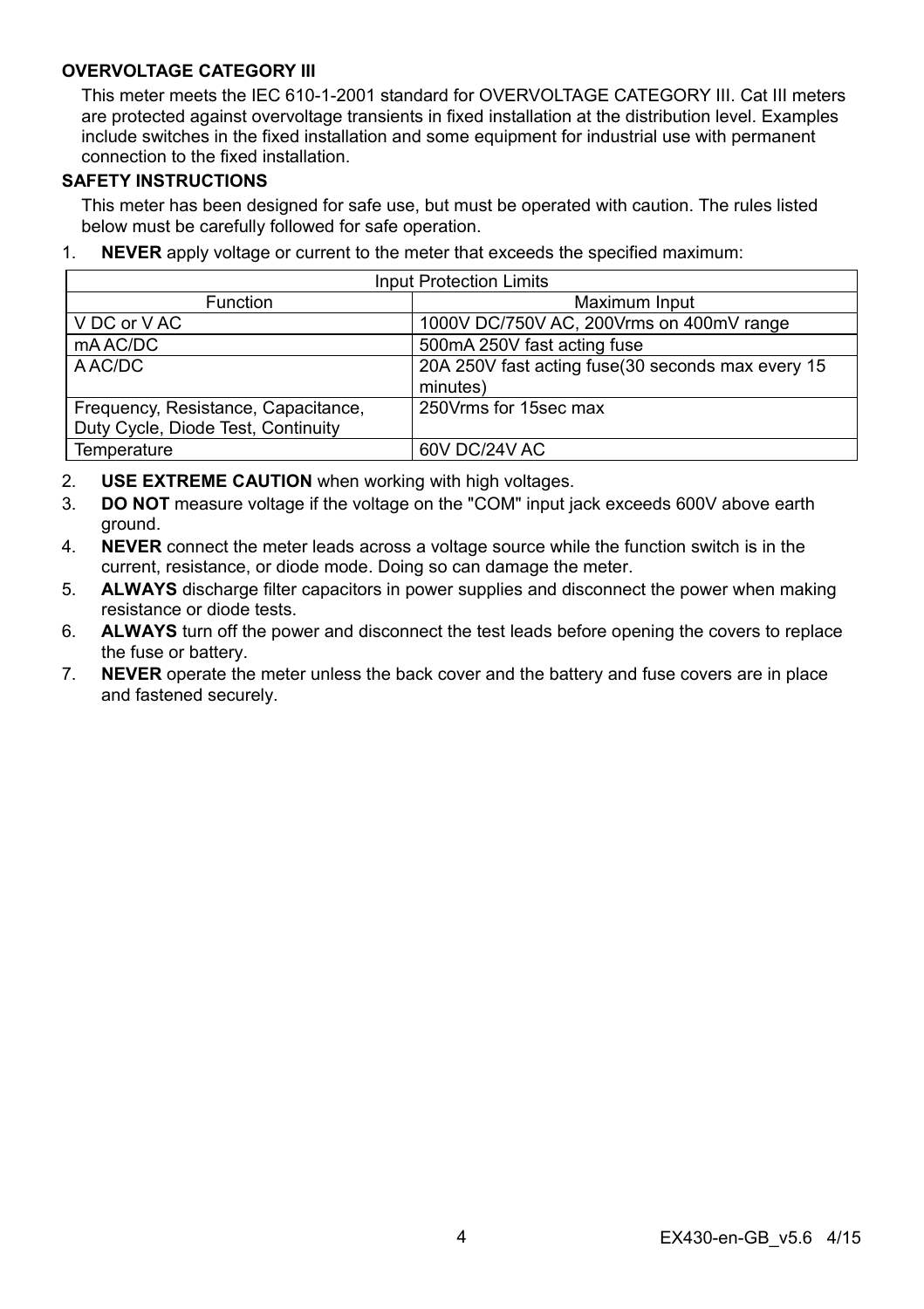# *Controls and Jacks*

- 1. 4000 count LCD display
- 2. HOLD
- 3. SELECT button
- 4. Function switch
- 5. mA, uA and A input jacks
- 6. COM input jack
- 7. Positive input jack
- 8. RANGE hold button
- 9 RELATIVE button
- 10. Backlight button
- 11. Protective holster



**Note:** Tilt stand and battery compartment are on rear of unit.

# *Symbols and Annunciators*

| $\cdot$ ))) | Continuity                             |      |                      |
|-------------|----------------------------------------|------|----------------------|
|             | Diode test                             |      |                      |
| Ė           | Battery status                         |      |                      |
|             | Test lead connection<br>error          |      |                      |
| n           | nano (10 <sup>-9</sup> ) (capacitance) |      |                      |
| μ           | micro $(10^{-6})$ (amps, cap)          |      |                      |
| m           | milli $(10^{-3})$ (volts, amps)        | A    | Amps                 |
| k           | kilo $(10^3)$ (ohms)                   | F    | Farads (capacitance) |
| M           | mega $(10^6)$ (ohms)                   | Ω    | Ohms                 |
| Hz          | Hertz (frequency)                      | V    | Volts                |
| $\%$        | Percent (duty ratio)                   | REL  | Relative             |
| AC          | Alternating current                    |      | AUTO Autoranging     |
| DC          | Direct current                         | HOLD | Display hold         |
| °F          | Degrees Fahrenheit                     | °C   | Degrees Centigrade   |

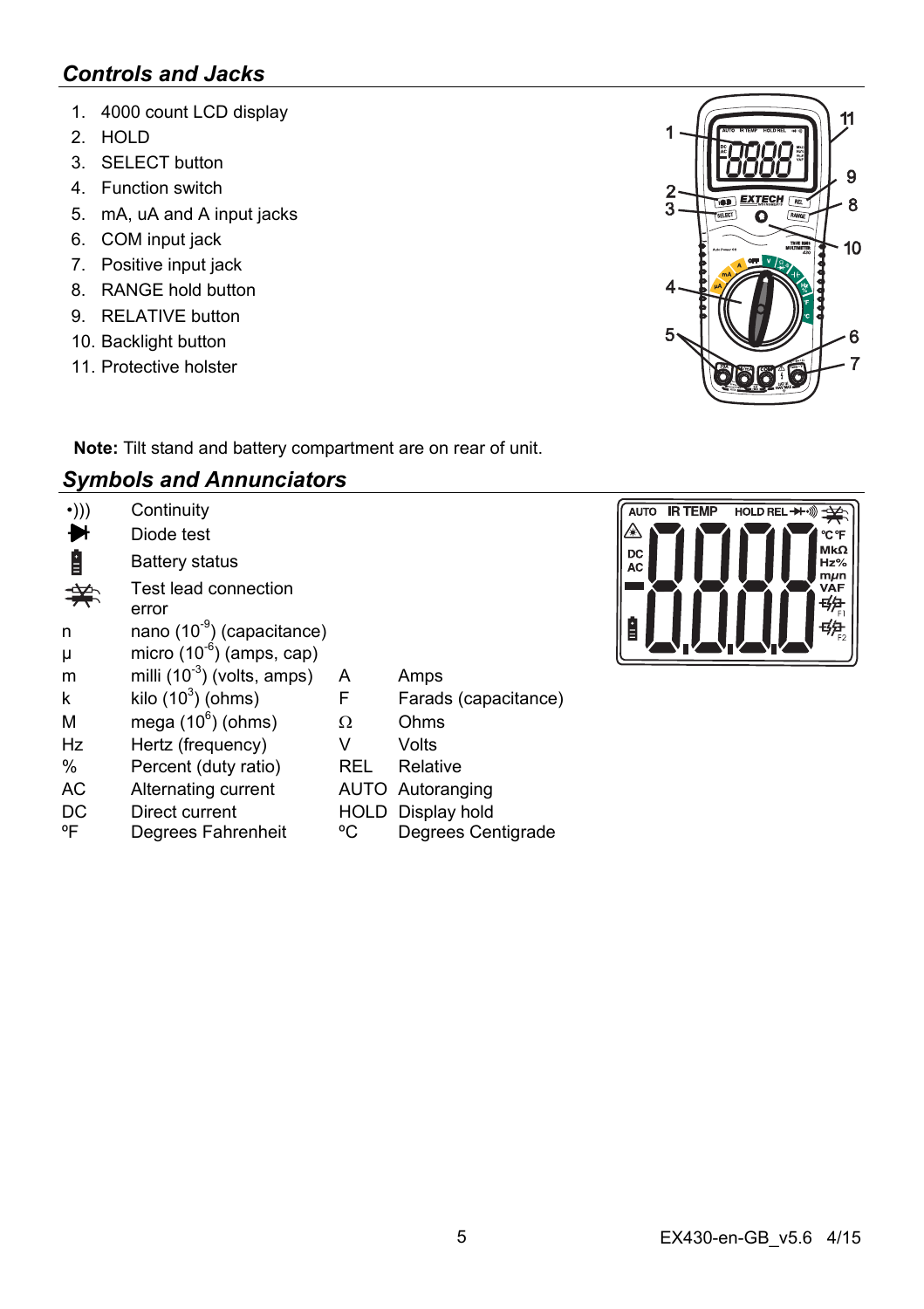# *Operating Instructions*

**WARNING**: Risk of electrocution. High-voltage circuits, both AC and DC, are very dangerous and should be measured with great care.

- 1. ALWAYS turn the function switch to the OFF position when the meter is not in use.
- 2. If "OL" appears in the display during a measurement, the value exceeds the range you have selected. Change to a higher range.
- **NOTE**: On some low AC and DC voltage ranges, with the test leads not connected to a device, the display may show a random, changing reading. This is normal and is caused by the high-input sensitivity. The reading will stabilize and give a proper measurement when connected to a circuit.

#### **DC VOLTAGE MEASUREMENTS**

**CAUTION:** Do not measure DC voltages if a motor on the circuit is being switched ON or OFF. Large voltage surges may occur that can damage the meter.

- 1. Set the function switch to the green V position.
- 2. Press the SELECT button to indicate "DC" on the display.
- 3. Insert the black test lead banana plug into the negative **COM** jack. Insert the red test lead banana plug into the positive **V** jack.
- 4. Touch the black test probe tip to the negative side of the circuit. Touch the red test probe tip to the positive side of the circuit.
- 5. Read the voltage in the display.

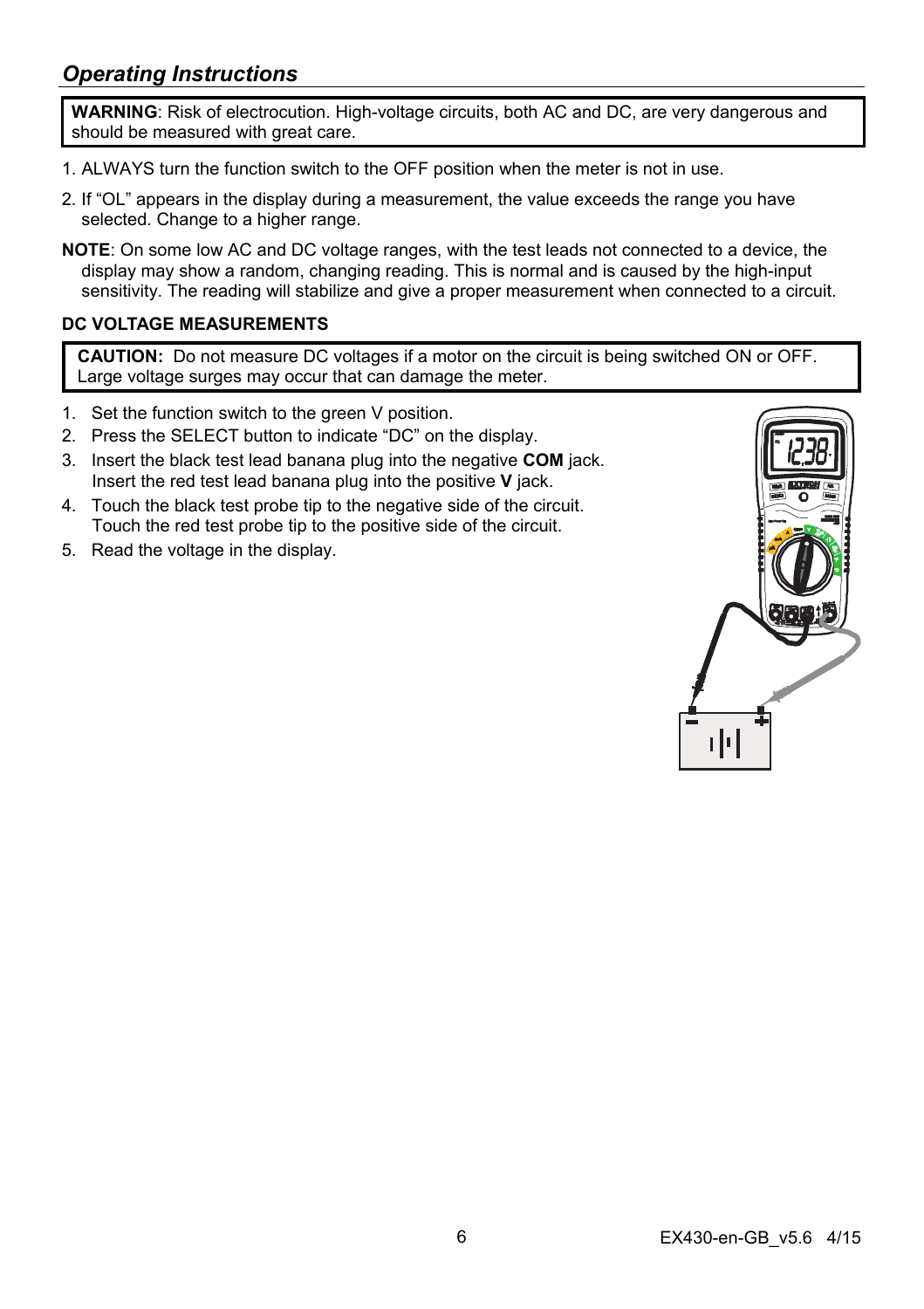## **AC VOLTAGE MEASUREMENTS**

**WARNING:** Risk of Electrocution. The probe tips may not be long enough to contact the live parts inside some 240V outlets for appliances because the contacts are recessed deep in the outlets. As a result, the reading may show 0 volts when the outlet actually has voltage on it. Make sure the probe tips are touching the metal contacts inside the outlet before assuming that no voltage is present.

**CAUTION:** Do not measure AC voltages if a motor on the circuit is being switched ON or OFF. Large voltage surges may occur that can damage the meter.

- 1. Set the function switch to the green V position.
- 2. Press the SELECT button to indicate "AC" on the display.
- 3. Insert the black test lead banana plug into the negative **COM** jack. Insert red test lead banana plug into the positive **V** jack.
- 4. Touch the black test probe tip to the neutral side of the circuit. Touch the red test probe tip to the "hot" side of the circuit.
- 5. Read the voltage in the display.



#### **DC CURRENT MEASUREMENTS**

**CAUTION:** Do not make current measurements on the 20A scale for longer than 30 seconds. Exceeding 30 seconds may cause damage to the meter and/or the test leads.

- 1. Insert the black test lead banana plug into the negative **COM** jack.
- 2. For current measurements up to 4000µA DC, set the function switch to the yellow µA position and insert the red test lead banana plug into the **µA/mA** jack
- 3. For current measurements up to 400mA DC, set the function switch to the yellow mA position and insert the red test lead banana plug into the **µA/mA** jack.
- 4. For current measurements up to 20A DC, set the function switch to the yellow 20A range and insert the red test lead banana plug into the **20A** jack.
- 5. Press the SELECT button to indicate "**DC**" on the display.
- 6. Remove power from the circuit under test, then open up the circuit at the point where you wish to measure current.
- 7. Touch the black test probe tip to the negative side of the circuit. Touch the red test probe tip to the positive side of the circuit.
- 8. Apply power to the circuit.
- 9. Read the current in the display.

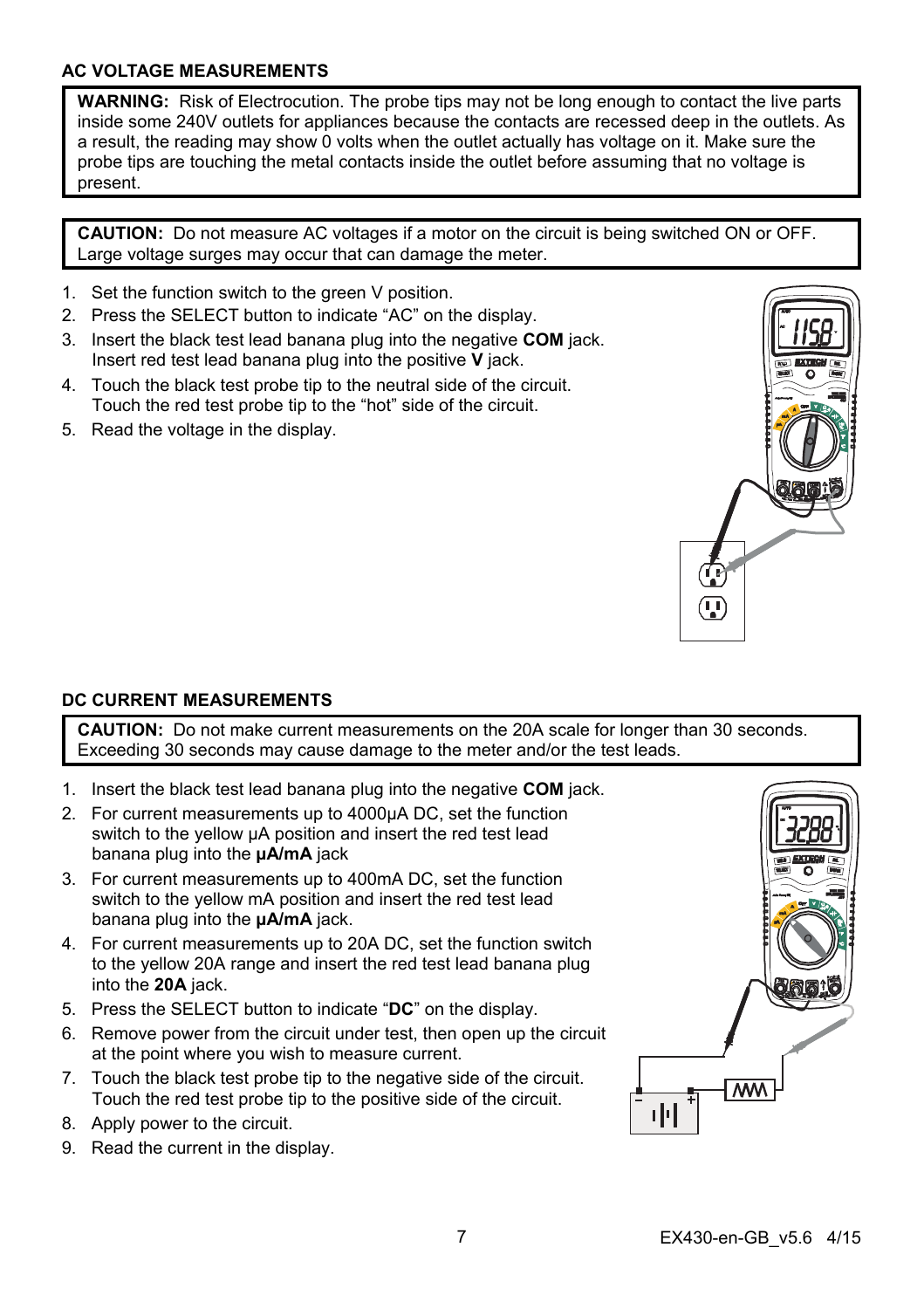# **AC CURRENT MEASUREMENTS**

**CAUTION:** Do not make current measurements on the 20A scale for longer than 30 seconds. Exceeding 30 seconds may cause damage to the meter and/or the test leads.

- 1. Insert the black test lead banana plug into the negative **COM** jack.
- 2. For current measurements up to 4000µA AC, set the function switch to the yellow µA position and insert the red test lead banana plug into the **µA/mA** jack
- 3. For current measurements up to 400mA AC, set the function switch to the yellow mA position and insert the red test lead banana plug into the **µA/mA** jack.
- 4. For current measurements up to 20A AC, set the function switch to the yellow 20A range and insert the red test lead banana plug into the **20A** jack.
- 5. Press the SELECT button to indicate "**AC**" on the display.
- 6. Remove power from the circuit under test, then open up the circuit at the point where you wish to measure current.
- 7. Touch the black test probe tip to the negative side of the circuit. Touch the red test probe tip to the positive side of the circuit.
- 8. Apply power to the circuit.
- 9. Read the current in the display.



#### **RESISTANCE MEASUREMENTS**

**WARNING:** To avoid electric shock, disconnect power to the unit under test and discharge all capacitors before taking any resistance measurements. Remove the batteries and unplug the line cords.

- 1. Set the function switch to the green  $\Omega$  position.
- 2. Insert the black test lead banana plug into the negative **COM** jack. Insert the red test lead banana plug into the positive  $\Omega$  jack.
- 3. Press the SELECT button to indicate  $\Omega$  on the display.
- 4. Touch the test probe tips across the circuit or part under test. It is best to disconnect one side of the part under test so the rest of the circuit will not interfere with the resistance reading.
- 5. Read the resistance in the display.

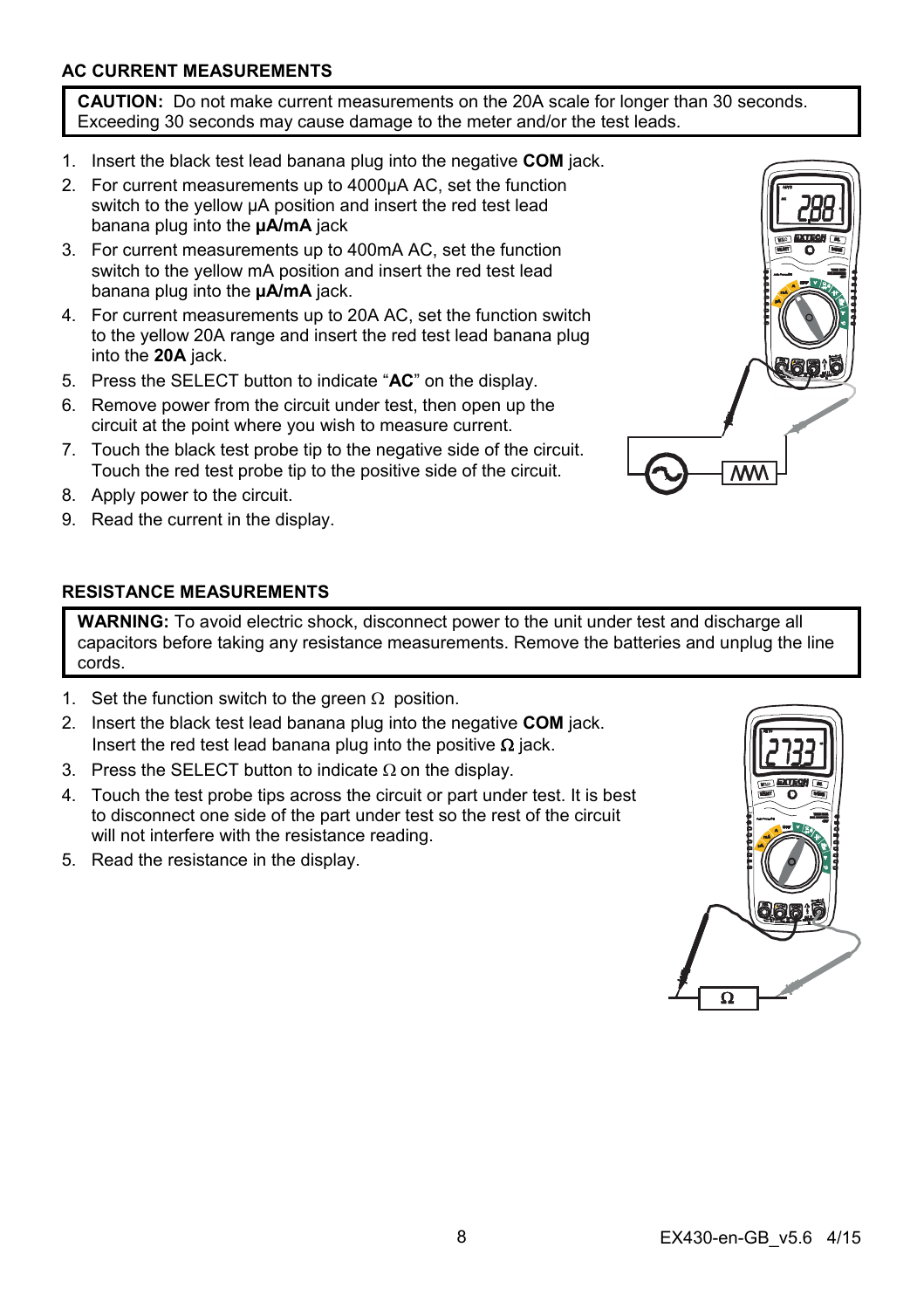## **CONTINUITY CHECK**

**WARNING:** To avoid electric shock, never measure continuity on circuits or wires that have voltage on them.

- 1. Set the function switch to the green  $\blacktriangleright$   $\rightsquigarrow$  position.
- 2. Insert the black lead banana plug into the negative **COM** jack. Insert the red test lead banana plug into the positive  $\Omega$  jack.
- 3. Press the SELECT button to indicate . on the display.
- 4. Touch the test probe tips to the circuit or wire you wish to check.
- 5. If the resistance is less than approximately 150 $\Omega$ , the audible signal will sound. If the circuit is open, the display will indicate "OL".



## **DIODE TEST**

- 1. Set the function switch to the green  $\blacktriangleright$   $\rightsquigarrow$  position.
- 2. Insert the black test lead banana plug into the negative **COM** jack and the red test lead banana plug into the positive **diode** jack.
- 3. Press the SELECT button to indicate  $\blacktriangleright$  on the display.
- 4. Touch the test probes to the diode under test. Forward voltage will typically indicate 0.400 to 0.700V. Reverse voltage will indicate "**OL**".. Shorted devices will indicate near 0V and an open device will indicate "**OL**" in both polarities.

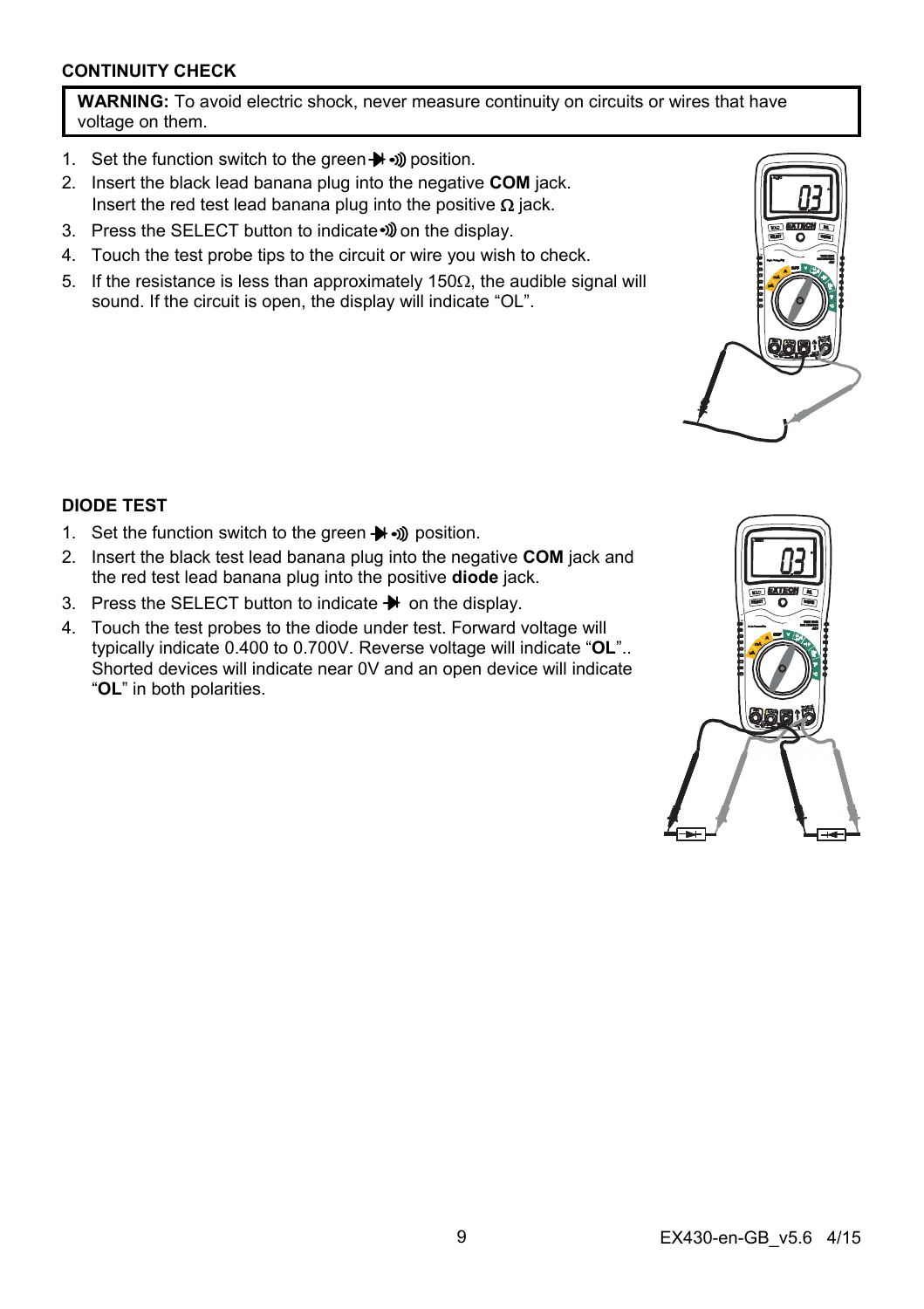## **CAPACITANCE MEASUREMENTS**

**WARNING:** To avoid electric shock, disconnect power to the unit under test and discharge all capacitors before taking any capacitance measurements. Remove the batteries and unplug the line cords.

- 1. Set the rotary function switch to the green  $H$ -position.
- 2. Insert the black test lead banana plug into the negative **COM** jack. Insert the red test lead banana plug into the positive  $-I$ - jack.
- 3. Touch the test leads to the capacitor to be tested.
- 4. Read the capacitance value in the display

#### **FREQUENCY MEASUREMENTS**

- 1. Set the rotary function switch to the green "Hz" position.
- 2. Insert the black lead banana plug into the negative **COM** jack and the red test lead banana plug into the positive **Hz** jack.
- 3. Touch the test probe tips to the circuit under test.
- 4. Read the frequency on the display.

# **% DUTY CYCLE**

- 1. Set the rotary function switch to the "Hz" position.
- 2. Insert the black lead banana plug into the negative **COM** jack and the red test lead banana plug into the positive **Hz** jack.
- 3. Press the SELECT key momentarily to select % in the display.
- 4. Touch the test probe tips to the circuit under test.
- 5. Read the % duty cycle on the display.

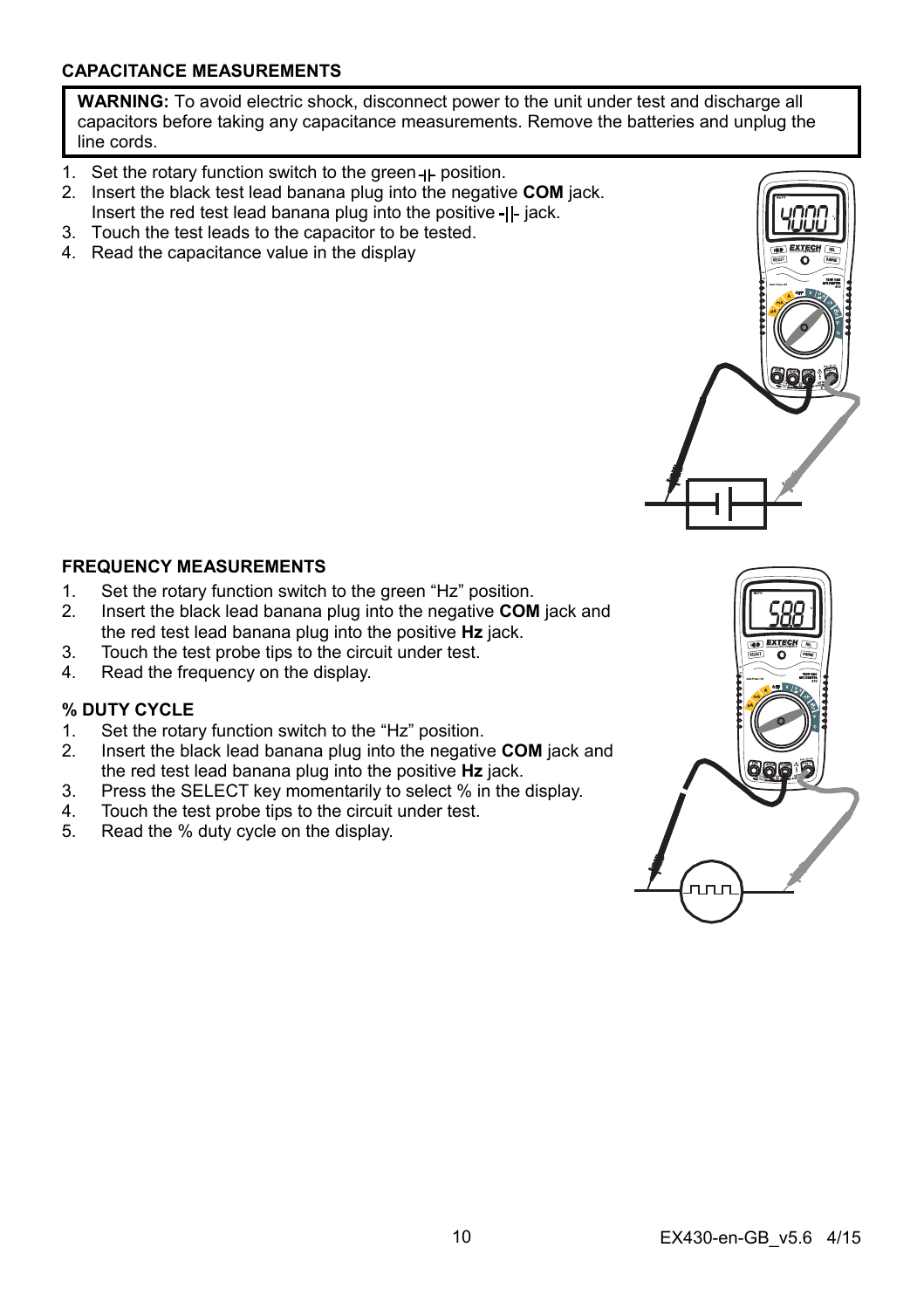### **CONTACT TEMPERATURE MEASUREMENTS**

- 1. Set the function switch to the black Type K °C or °F position.
- 2. Insert the Temperature Probe into the input jacks, making sure to observe the correct polarity.
- 3. Touch the Temperature Probe head to the part whose temperature you wish to measure. Keep the probe touching the part under test until the reading stabilizes (about 30 seconds).
- 4. Read the temperature in the display.
- **Note:** The temperature probe is fitted with a type K mini connector. A mini connector to banana connector adaptor is supplied for connection to the input banana jacks.



#### **AUTORANGING/MANUAL RANGE SELECTION**

When the meter is first turned on, it automatically goes into AutoRanging. This automatically selects the best range for the measurements being made and is generally the best mode for most measurements. For measurement situations requiring that a range be manually selected, perform the following:

- 1. Press the RANGE key. The **AUTO** display indicator will turn off.
- 2. Press the RANGE key to step through the available ranges until you select the range you want.
- 3. To exit the Manual Ranging mode and return to AutoRanging, press and hold the RANGE key for 2 seconds.

**Note:** Manual ranging does not apply for the Capacitance, Frequency and Temperature functions.

#### **RELATIVE MODE**

The relative measurement feature allows you to make measurements relative to a stored reference value. A reference voltage, current, etc. can be stored and measurements made in comparison to that value. The displayed value is the difference between the reference value and the measured value.

- 1. Perform the measurement as described in the operating instructions.
- 2. Press the REL button to store the reading in the display and the "REL" indicator will appear on the display.
- 3. The display will now indicate the difference between the stored value and the measured value.
- 4. Press the REL button to exit the relative mode.

**Note:** The Relative function does not operate in the Frequency function.

#### **DISPLAY BACKLIGHT**

Press the  $\forall$  key for to turn on or off the display backlight function.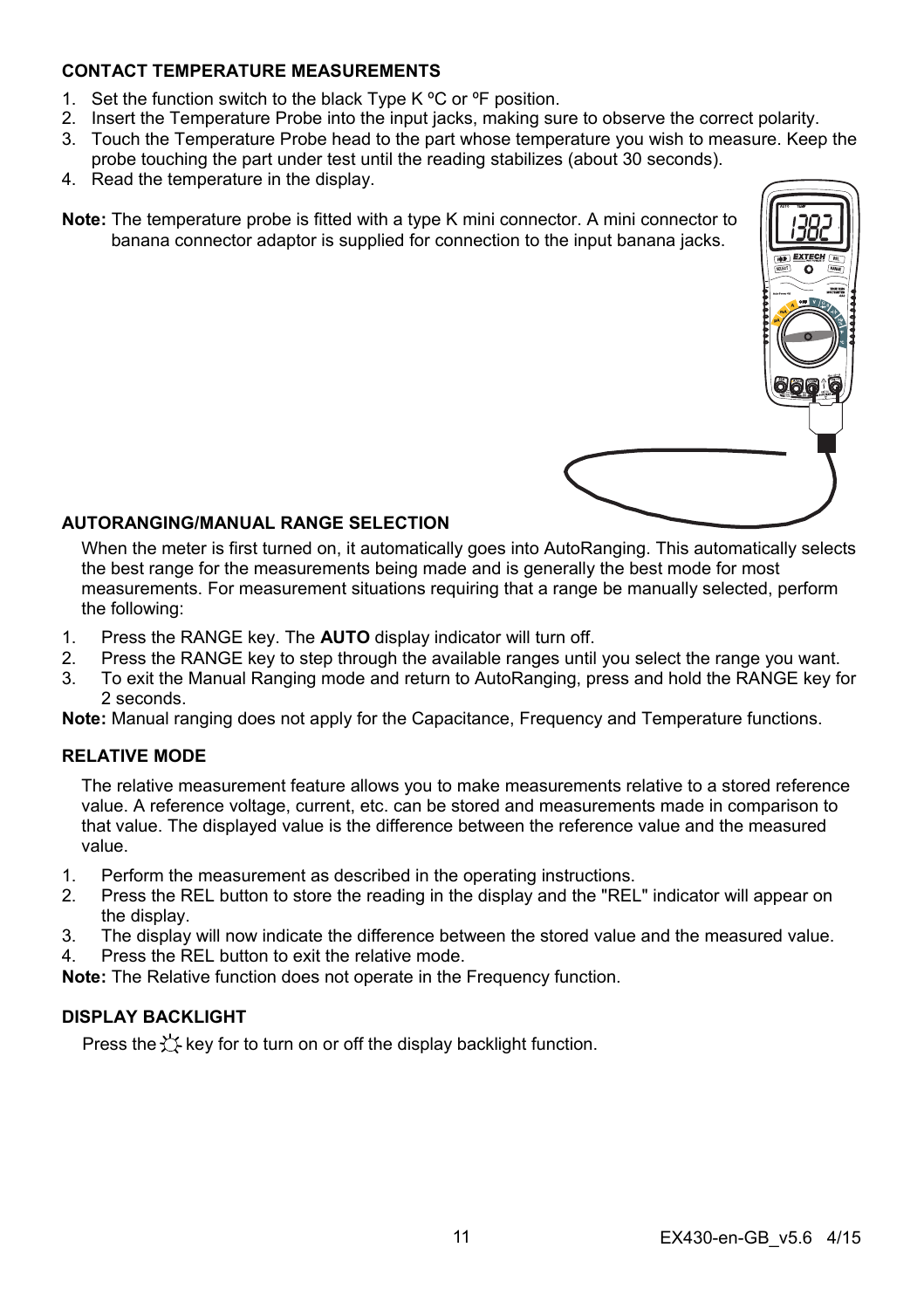# **HOLD**

The hold function freezes the reading in the display. Press the HOLD key momentarily to activate or to exit the hold function.

## **AUTO POWER OFF**

The auto off feature will turn the meter off after 15 minutes.

# **LOW BATTERY INDICATION**

The  $\Xi$  icon will appear in the lower left conner of the display when the battery voltage becomes low. Replace the battery when this appears.

# **WRONG CONNECTION INDICATION**

The  $\Rightarrow$  icon will appear in the upper right conner of the display and the buzzer will sound whenever the positive test lead is inserted into the 20A or uA/mA input jack and a non-current (green, black or red) function is selected. If this occurs, turn the meter off and reinsert the test lead into the proper input jack for the function selected.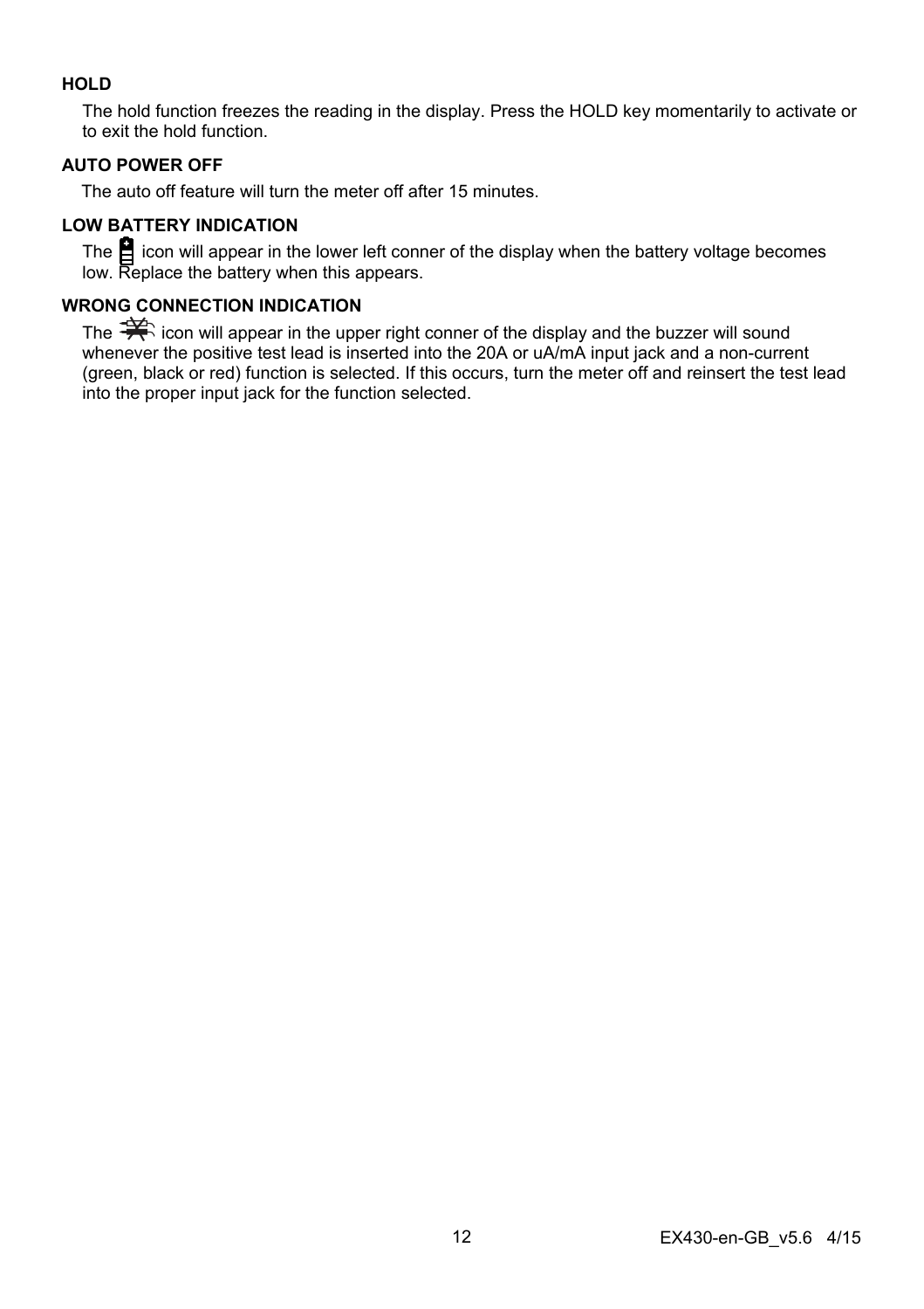# *Specifications*

| Function          | Range             | Resolution         | Accuracy                            |                                     |  |
|-------------------|-------------------|--------------------|-------------------------------------|-------------------------------------|--|
| DC Voltage        | 400mV             | 0.1 <sub>m</sub>   | $\pm$ (0.3% reading + 2 digits)     |                                     |  |
|                   | 4V                | 0.001V             |                                     |                                     |  |
|                   | 40V               | 0.01V              |                                     | $\pm$ (0.5% reading + 2 digits)     |  |
|                   | 400V              | 0.1V               |                                     |                                     |  |
|                   | 1000V             | 1V                 | $\pm$ (0.8% reading + 3 digits)     |                                     |  |
| <b>AC Voltage</b> |                   |                    | 50 to 400Hz                         | 400Hz to 1kHz                       |  |
|                   | 400mV             | 0.1 <sub>m</sub>   | $\pm$ (1.5% reading + 15<br>digits) | $\pm$ (2.5% reading + 15 digits)    |  |
|                   | 4V                | 0.001V             |                                     | $\pm$ (2.5% reading + 8 digits)     |  |
|                   | 40V               | 0.01V              | $\pm$ (1.5% reading + 6<br>digits)  |                                     |  |
|                   | 400V              | 0.1V               |                                     |                                     |  |
|                   | 750V              | 1V                 | $\pm$ (1.8% reading + 6<br>digits)  | $\pm$ (3% reading + 8 digits)       |  |
| DC Current        | 400µA             | $0.1\mu A$         |                                     |                                     |  |
|                   | 4000μA            | $1\mu$ A           |                                     |                                     |  |
|                   | 40 <sub>m</sub> A | 0.01mA             |                                     | $\pm$ (1.5% reading + 3 digits)     |  |
|                   | 400mA             | 0.1 <sub>m</sub> A |                                     |                                     |  |
|                   | 4A                | 0.001A             |                                     |                                     |  |
|                   | 20A               | 0.01A              |                                     | $\pm$ (2.5% reading + 5 digits)     |  |
| <b>AC Current</b> |                   |                    | 50 to 400Hz                         | 400Hz to 1KHz                       |  |
|                   | $400\mu A$        | $0.1\mu A$         |                                     | $\pm$ (3.0% reading + 7 digits)     |  |
|                   | 4000μA            | $1\mu$ A           | $\pm$ (1.8% reading + 8             |                                     |  |
|                   | 40 <sub>m</sub> A | 0.01mA             | digits)                             |                                     |  |
|                   | 400mA             | 0.1mA              |                                     |                                     |  |
|                   | 4A                | 0.001A             | $\pm$ (3.0% reading + 8             | $\pm$ (3.5% reading + 10<br>digits) |  |
|                   | 20A               | 0.01A              | digits)                             |                                     |  |
| Resistance        | $400\Omega$       | $0.1\Omega$        | $\pm$ (0.8% reading + 4 digits)     |                                     |  |
|                   | 4kΩ               | $0.001k\Omega$     |                                     | $\pm$ (0.8% reading + 2 digits)     |  |
|                   | $40k\Omega$       | $0.01k\Omega$      |                                     |                                     |  |
|                   | $400k\Omega$      | $0.1k\Omega$       |                                     | $\pm$ (1.0% reading + 2 digits)     |  |
|                   | $4M\Omega$        | $0.001M\Omega$     |                                     |                                     |  |
|                   | $40M\Omega$       | $0.01M\Omega$      | $\pm$ (3.0% reading + 5 digits)     |                                     |  |
| Capacitance       | 40 <sub>nF</sub>  | 0.01nF             | $\pm$ (5.0% reading + 7 digits)     |                                     |  |
|                   | 400nF             | 0.1nF              | $\pm$ (3.0% reading + 5 digits)     |                                     |  |
|                   | $4\mu$ F          | $0.001\mu F$       |                                     |                                     |  |
|                   | $40\mu F$         | $0.01 \mu F$       |                                     | $\pm$ (3.5% reading + 5 digits)     |  |
|                   | 100µF             | $0.1 \mu F$        | $\pm$ (5.0% reading + 5 digits)     |                                     |  |

NOTE: Accuracy is stated at 18<sup>°</sup>C to 28<sup>°</sup>C (65<sup>°</sup>F to 83<sup>°</sup>F) and less than 75% RH.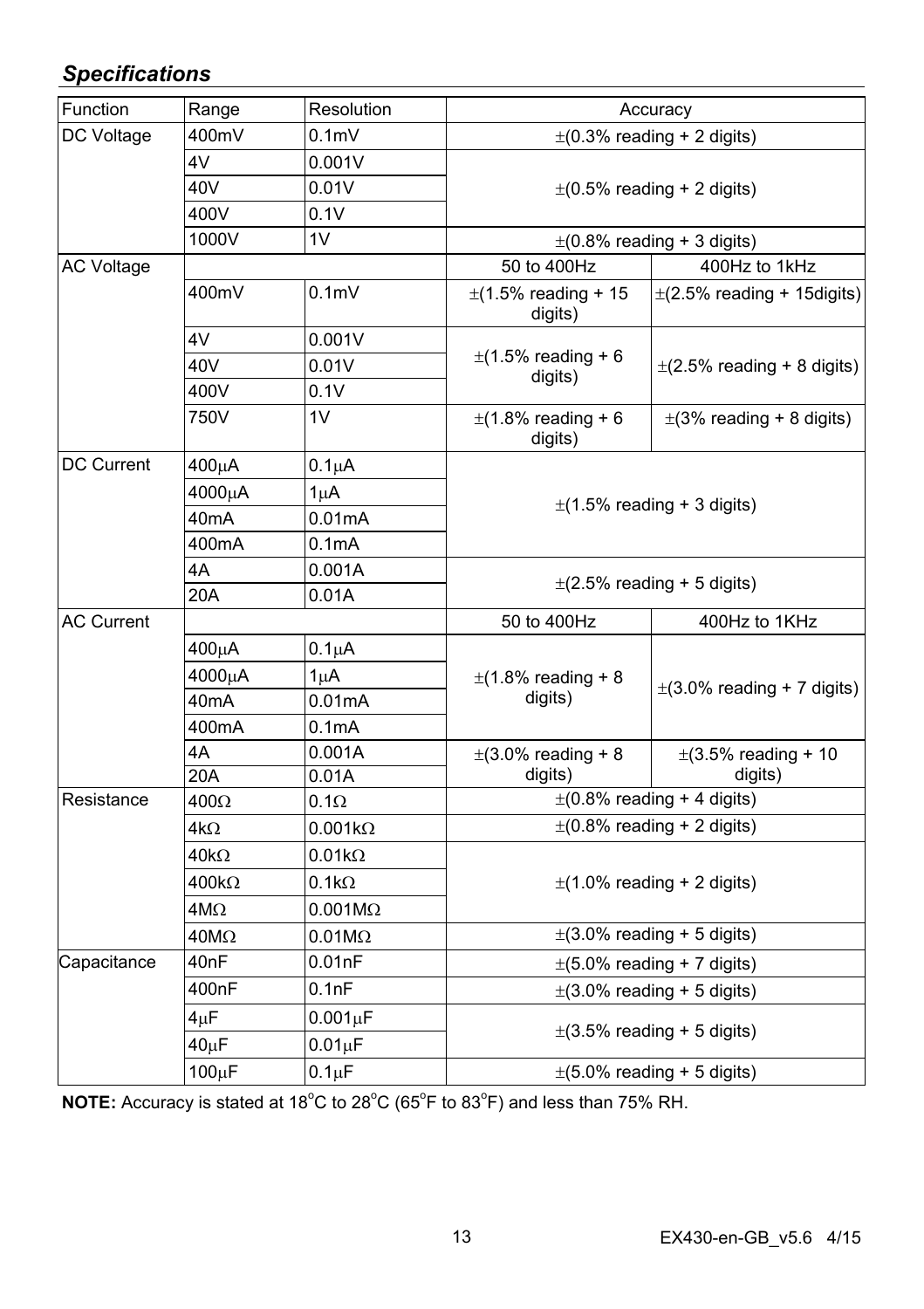| <b>Function</b> | Range                  | <b>Resolution</b>                                                                                                  |  | Accuracy                        |  |
|-----------------|------------------------|--------------------------------------------------------------------------------------------------------------------|--|---------------------------------|--|
| Frequency       | 5.000Hz                | $0.001$ Hz                                                                                                         |  | $\pm$ (1.5% reading + 5 digits) |  |
|                 | 50.00Hz                | $0.01$ Hz                                                                                                          |  |                                 |  |
|                 | 500.0Hz                | $0.1$ Hz                                                                                                           |  |                                 |  |
|                 | 5.000kHz               | $0.001$ kHz                                                                                                        |  |                                 |  |
|                 | 50.00kHz               | $0.01$ kHz                                                                                                         |  | $\pm$ (1.2% reading + 2 digits) |  |
|                 | 500.0kHz               | $0.1$ k $Hz$                                                                                                       |  |                                 |  |
|                 | 5.000MHz               | $0.001$ MHz                                                                                                        |  |                                 |  |
|                 | 10.00MHz               | $0.01$ MHz                                                                                                         |  | $\pm$ (1.5% reading + 4 digits) |  |
|                 |                        | Sensitivity: 0.8V rms min. @ 20% to 80% duty cycle and <100kHz; 5Vrms min @ 20% to 80% duty<br>cycle and > 100kHz. |  |                                 |  |
| Duty Cycle      | 0.1 to 99.9%           | 0.1%                                                                                                               |  | $\pm$ (1.2% reading + 2 digits) |  |
|                 |                        | Pulse width: 100µs - 100ms, Frequency: 5Hz to 150kHz                                                               |  |                                 |  |
| Temp            | -20 to $750^{\circ}$ C | $1^{\circ}$ C                                                                                                      |  | $\pm$ (3.0% reading + 3 digits) |  |
| $(type-K)$      | -4 to 1382°F           | $1^{\circ}F$                                                                                                       |  | (probe accuracy not included)   |  |

**NOTE:** Accuracy specifications consist of two elements:

- (% reading) This is the accuracy of the measurement circuit.
- (+ digits) This is the accuracy of the analog to digital converter.

| Diode Test                    | Test current of 0.3mA maximum, open circuit voltage 1.5V DC typical                                                               |
|-------------------------------|-----------------------------------------------------------------------------------------------------------------------------------|
| <b>Continuity Check</b>       | Audible signal will sound if the resistance is less than $150\Omega$ (approx.),<br>test current $<$ 07mA                          |
| <b>Temperature Sensor</b>     | Requires type K thermocouple                                                                                                      |
| Input Impedance               | $>7.5M\Omega$ (VDC & VAC)                                                                                                         |
| <b>AC Response</b>            | True rms                                                                                                                          |
| <b>ACV Bandwidth</b>          | 50Hz to 1kHz                                                                                                                      |
| Display                       | 4000 count backlit liquid crystal                                                                                                 |
| Overrange indication          | "OL" is displayed                                                                                                                 |
| <b>Auto Power Off</b>         | 15 minutes (approximately)                                                                                                        |
| <b>Polarity</b>               | Automatic (no indication for positive); Minus (-) sign for negative                                                               |
| <b>Measurement Rate</b>       | 2 times per second, nominal                                                                                                       |
| <b>Low Battery Indication</b> | " is displayed if battery voltage drops below operating voltage                                                                   |
| <b>Battery</b>                | One 9 volt (NEDA 1604) battery                                                                                                    |
| <b>Fuses</b>                  | mA, µA ranges; 0.5A/250V fast blow                                                                                                |
|                               | A range; 20A/250V ceramic fast blow                                                                                               |
| <b>Operating Temperature</b>  | 5°C to 40°C (41°F to 104°F)                                                                                                       |
| <b>Storage Temperature</b>    | $-20^{\circ}$ C to 60 $^{\circ}$ C (-4 $^{\circ}$ F to 140 $^{\circ}$ F)                                                          |
| <b>Operating Humidity</b>     | Max 80% up to 31°C (87°F) decreasing linearly to 50% at 40°C(104°F)                                                               |
| <b>Storage Humidity</b>       | < 80%                                                                                                                             |
| <b>Operating Altitude</b>     | 2000 meters (7000ft) maximum.                                                                                                     |
| Weight                        | 342g (0.753lb) (includes holster).                                                                                                |
| <b>Size</b>                   | 187 x 81 x 50mm (7.36" x 3.2" x 2.0") (includes holster)                                                                          |
| <b>Safety</b>                 | For indoor use and in accordance with the requirements for double<br>insulation to IEC1010-1 (2001): EN61010-1 (2001) Overvoltage |
|                               | Category III 600V and Category II 1000V, Pollution Degree 2.                                                                      |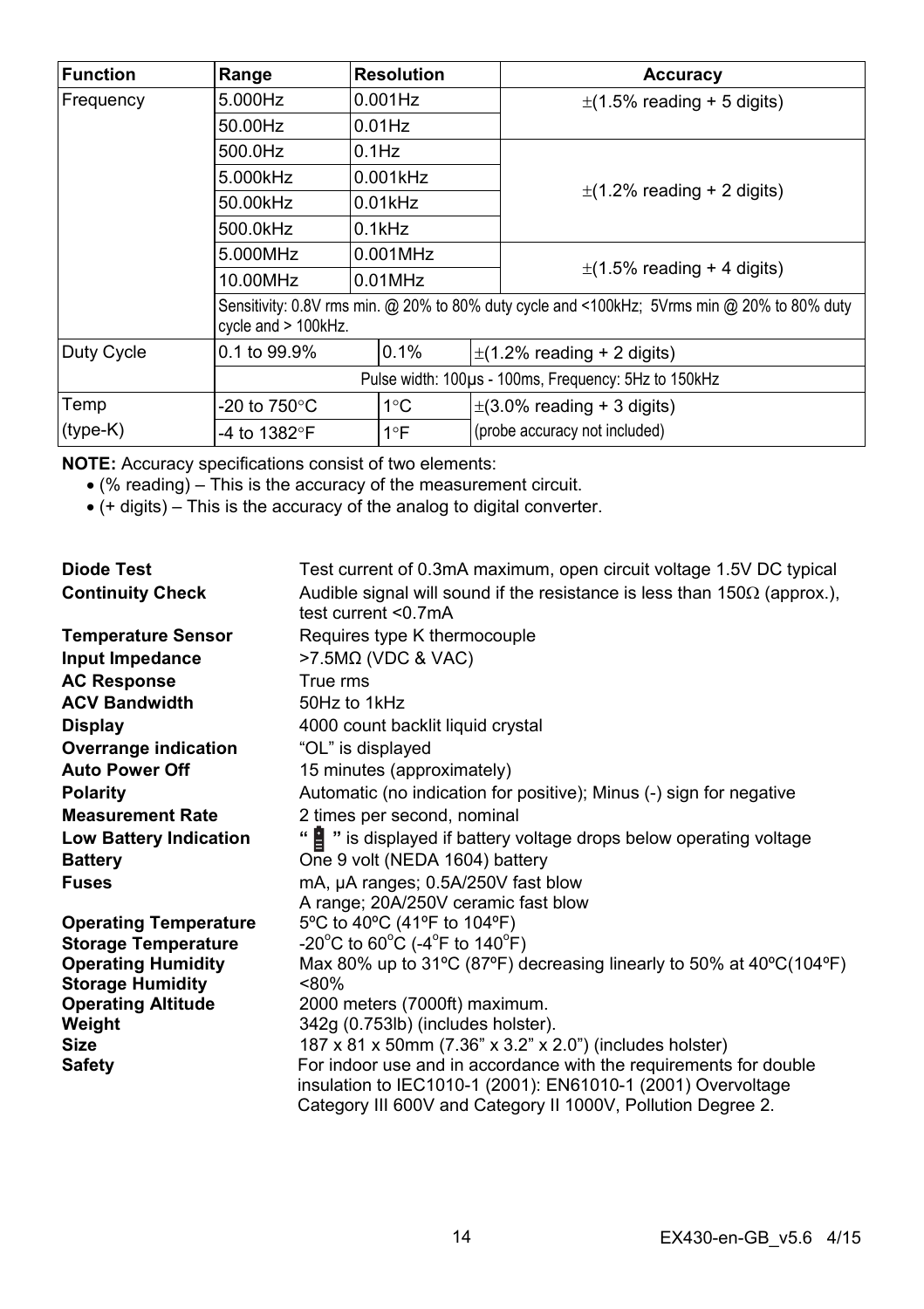# *Maintenance*

**WARNING:** To avoid electrical shock, disconnect the meter from any circuit, remove the test leads from the input terminals, and turn OFF the meter before opening the case. Do not operate the meter with an open case.

This MultiMeter is designed to provide years of dependable service, if the following care instructions are performed:

- 1. **KEEP THE METER DRY**. If it gets wet, wipe it off.
- 2. **USE AND STORE THE METER IN NORMAL TEMPERATURES.** Temperature extremes can shorten the life of the electronic parts and distort or melt plastic parts.
- 3. **HANDLE THE METER GENTLY AND CAREFULLY.** Dropping it can damage the electronic parts or the case.
- 4. **KEEP THE METER CLEAN.** Wipe the case occasionally with a damp cloth. DO NOT use chemicals, cleaning solvents, or detergents.
- 5. **USE ONLY FRESH BATTERIES OF THE RECOMMENDED SIZE AND TYPE.** Remove old or weak batteries so they do not leak and damage the unit.
- 6. **IF THE METER IS TO BE STORED FOR A LONG PERIOD OF TIME**, the batteries should be removed to prevent damage to the unit.

#### **Battery Replacement**

- 1. Remove the Phillips head screw that secures the rear battery door
- 2. Open the battery compartment
- 3. Replace the 9V battery
- 4. Secure the battery compartment



Never dispose of used batteries or rechargeable batteries in household waste. As consumers, users are legally required to take used batteries to appropriate collection sites, the retail store where the batteries were purchased, or wherever batteries are sold.

**Disposal:** Do not dispose of this instrument in household waste. The user is obligated to take end-oflife devices to a designated collection point for the disposal of electrical and electronic equipment.

#### **Other Battery Safety Reminders**

- o Never dispose of batteries in a fire. Batteries may explode or leak.
- $\circ$  Never mix battery types. Always install new batteries of the same type.

**WARNING:** To avoid electric shock, do not operate the meter until the battery cover is in place and fastened securely.

**NOTE**: If your meter does not work properly, check the fuses and batteries to make sure that they are still good and that they are properly inserted.